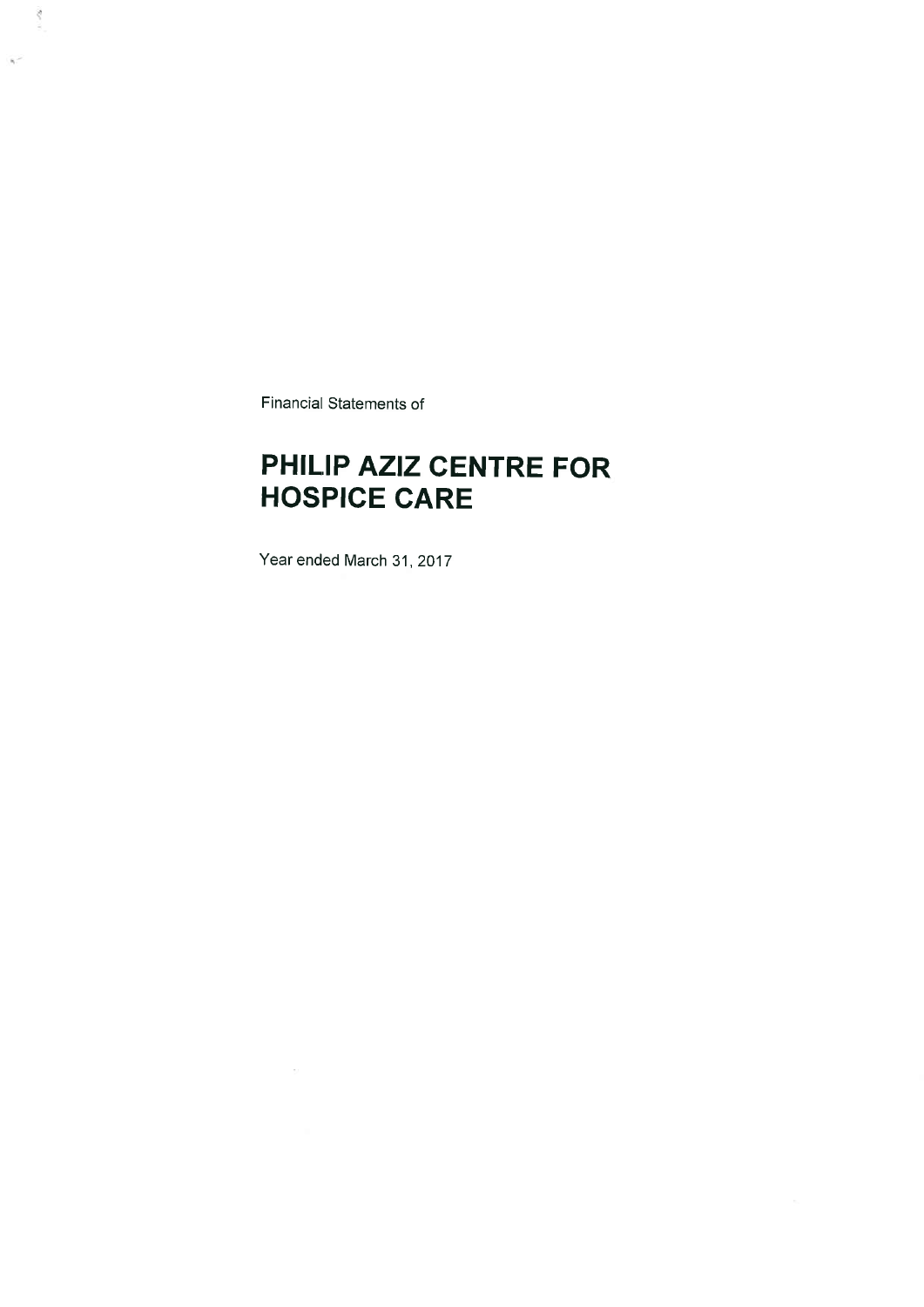

KPMG LLP Vaughan Metropolitan Centre '100 New Park Place, Suite 1400 Vaughan ON L4K 0J3 Canada Tel 905-265-5900 Fax 905-265-6390

### INDEPENDENT AUDITORS' REPORT

To the Directors of Philip Aziz Centre for Hospice Care

we have audited the accompanying financial statements of philip Aziz centre for Hospice Care, which comprise the statement of financial position as at March 31, 2017, the statements of operations, changes in fund balances and cash flows for the year then ended, and notes, comprising a summary of significant accounting policies and other explanatory information.

#### Management's Responsibility for the Financial Statements

Management is responsible for the preparation and fair presentation of these financial statements in accordance with Canadian accounting standards for not-for-profit organizations, and for such internal control as management determines is necessary to enable the preparation of financial statements that are free from material misstatement, whether due to fraud or erro

#### Auditors' Responsibility

Our responsibility is to express an opinion on these financial statements based on our audit. We conducted our audit in accordance with Canadian generally accepted auditing standards. Those standards require that we comply with ethical requirements and plan and perform the audit to obtain reasonable assurance about whether the financial statements are free from material misstatement.

An audit involves performing procedures to obtain audit evidence about the amounts and disclosures in the financial statements. The procedures selected depend on our judgment, including the assessment of the risks of material misstatement of the financial statements, whether due to fraud or error. In making those risk assessments, we consider internal control relevant to the entity's preparation and fair presentation of the financial statements in order to design audit procedures that are appropriate in the circumstances, but not for the purpose of expressing an opinion on the effectiveness of the entity's internal control. An audit also includes evaluating the appropriateness of iaccounting policies used and the reasonableness of accounting estimates made by management, as well as evaluating the overall presentation of the financial statements.

We believe that the audit evidence we have obtained is sufficient and appropriate to provide a basis for our qualified audit opinion.

KPMG LLP, is a Canadian limited liability partnership and a member firm of the KPMG network of independer<br>member firms affiliated with KPMG International Cooperative ("KPMG International"), a Swiss entity.<br>KPMG Canada prov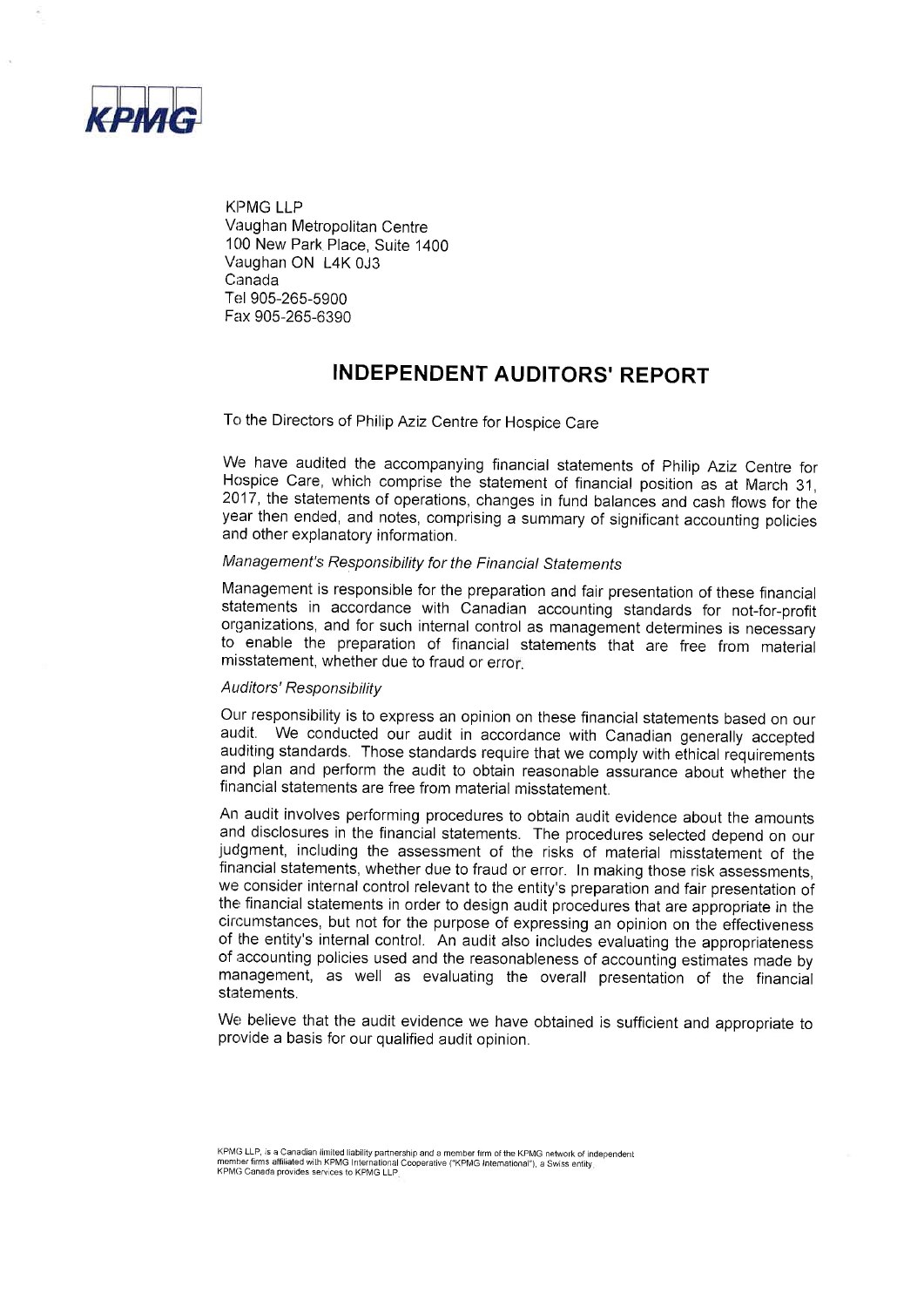

Page 2

#### **Basis for Qualified Opinion**

ln cornmon with many charitable organizations, Philip Aziz Centre for Hospice Care derives part of its revenue from the general public in the form of donations, the completeness of which is not susceptible to satisfactory audit verification. Accordingly, verification of these revenues was limited to the amounts recorded in the records of Philip Aziz Centre for Hospice Care. Therefore, we were not able to determine, whether, as at and for the years ended March 31, 2017 and March 31, 2016, any acljustments might be necessary to donation revenue and excess of revenue over expenses reported in the statements of operations, excess of revenue over expenses in the statements of cash flows and current assets and fund balances in the statements of financial position. This caused us to qualify our audit opinion on the financial statements as at and for the year ended March 31, 2016.

#### Qualified Opinion

In our opinion, except for the possible effects of the matter described in the Basis for Qualified Opinion paragraph, these financial statements present fairly, in all material respects, the financial position of Philip Aziz Centre for Hospice Care as at March 31, 2017, and its results of operations and its cash flows for the year then ended in accordance with Canadian accounting standards for not-for-profit organizations.

#### **Emphasis of Matter**

Without qualifying our opinion, we draw attention to note 1(a) to the financial statements which indicates that Philip Aziz Centre for Hospice Care has current liabilities that exceed current assets for the year ended March 31, 2017. This condition, along with other matters set forth in note  $1(a)$  in the financial statements, indicate the existence of a material uncertainty that may cast significant doubt about Philip Aziz Centre for Hospice Care's ability to continue as a going concern.

 $KP$ *MG*  $IP$ 

Chartered Professional Accountants, Licensed Public Accountants

May 25, 2017 Vaughan, Canada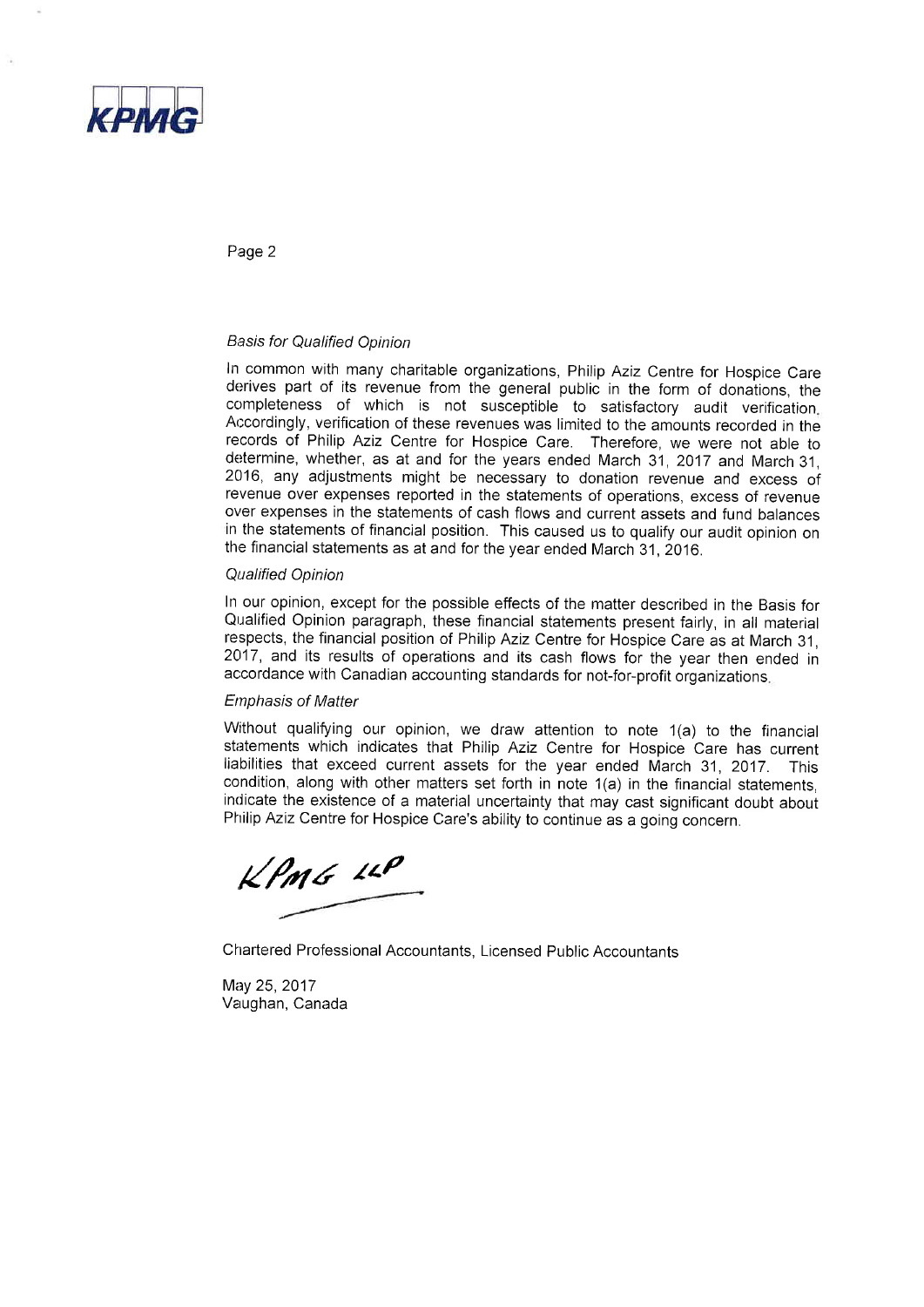Statement of Financial Position

i.

March 31, 2017, with comparative information for 2016

|                                                                                                      |     | 2017                        |    | 2016                         |
|------------------------------------------------------------------------------------------------------|-----|-----------------------------|----|------------------------------|
| Assets                                                                                               |     |                             |    |                              |
| Current assets:                                                                                      |     |                             |    |                              |
| Cash                                                                                                 | \$  | 34.993                      | s. | 11,146                       |
| Short-term investment (note 2)                                                                       |     | 8,045                       |    | 40,421                       |
| Accounts receivable                                                                                  |     | 1,361                       |    | 2.545                        |
| Sales taxes refundable                                                                               |     | 23,101                      |    | 22,488                       |
| Prepaid expenses, deposits and other                                                                 |     | 84.627                      |    | 22,840                       |
|                                                                                                      |     | 152, 127                    |    | 99,440                       |
| Capital assets (note 3)                                                                              |     | 6,477,862                   |    | 6,691,297                    |
|                                                                                                      |     | \$6,629,989                 |    | \$6,790,737                  |
| Accounts payable and accrued liabilities<br>Government remittances payable<br>Notes payable (note 4) | \$. | 224 335<br>49.202<br>30,000 | S  | 187.277<br>43,002<br>152,000 |
| Deferred contributions - general (note 5)                                                            |     | 83,562<br>387,099           |    | 3,437<br>385,716             |
|                                                                                                      |     |                             |    |                              |
| Deferred contributions (note 6)                                                                      |     | 6,089,498                   |    | 6,348,031                    |
|                                                                                                      |     | 6,476,597                   |    | 6,733,747                    |
| Fund balances:                                                                                       |     |                             |    |                              |
| General fund                                                                                         |     | 237.413                     |    | 269,965                      |
| Emily's House operating fund                                                                         |     | (84, 021)                   |    | (212, 975)                   |
|                                                                                                      |     | 153,392                     |    | 56,990                       |
| Going concern (note 1(a))<br>Commitments (note 10)                                                   |     |                             |    |                              |
|                                                                                                      |     | \$6,629,989                 | \$ | 6,790,737                    |

 $\overline{1}$ 

See accompanying notes to finanolal statements,

On behalf of the Board:

ammera

Director anza Fincence Committee Chair 16 Jan Director annd Board Chair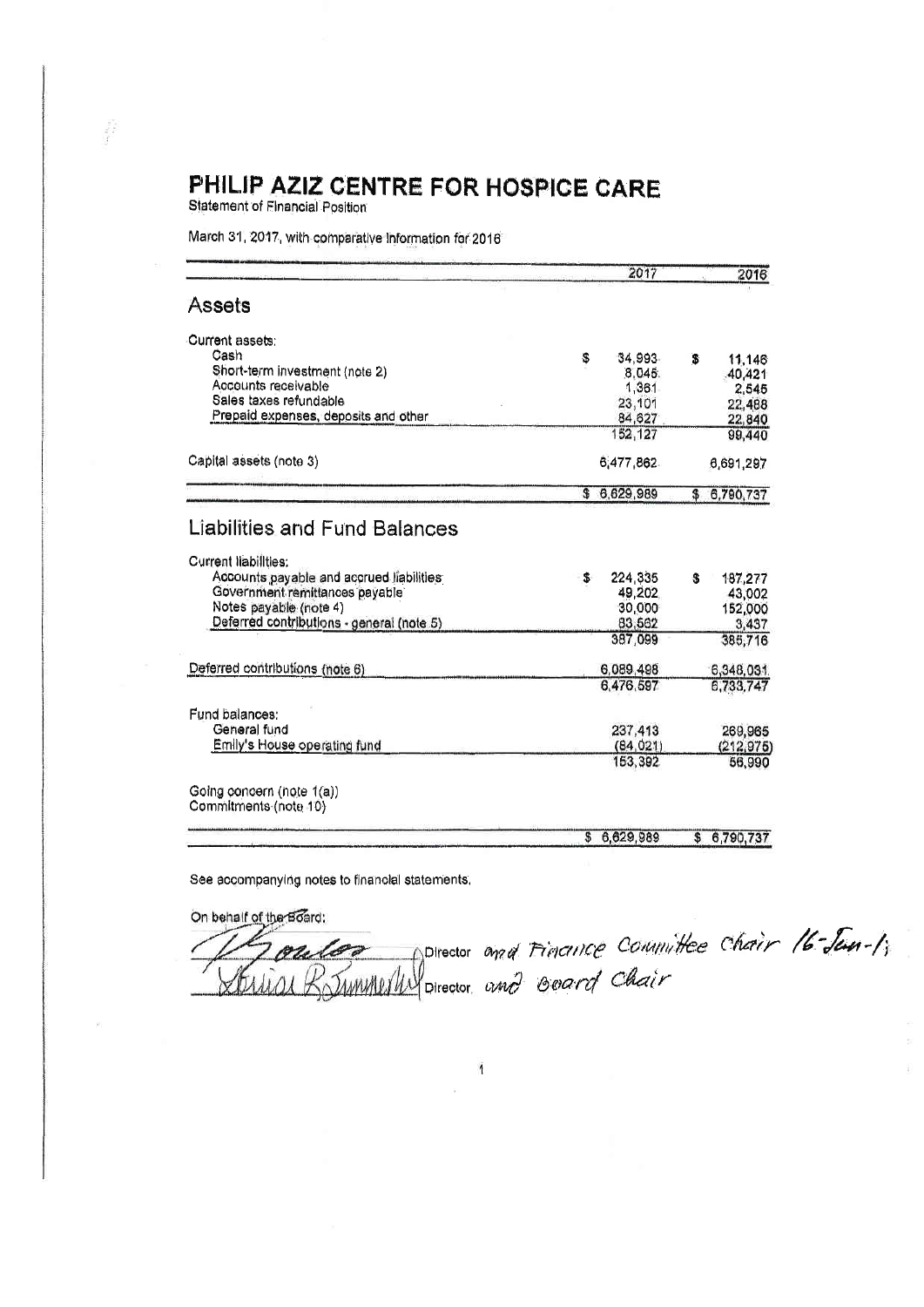Statement of Operations

Y)

 $\tilde{\mathcal{F}}$ 

Year ended March 31,2012, with comparative information for 2016

|                                                 |    | 2017        |    | 2016      |
|-------------------------------------------------|----|-------------|----|-----------|
| Revenue:                                        |    |             |    |           |
| Donations and fundraising                       |    | \$1,019,377 | \$ | 1,600,448 |
| Government funding                              |    | 1,939,808   |    | 1,620,953 |
| Amortization of deferred contributions (note 6) |    | 243,533     |    | 264,056   |
| Interest and sundry                             |    | 3,869       |    | 8,755     |
|                                                 |    | 3,206,587   |    | 3,494,212 |
| Expenses:                                       |    |             |    |           |
| Emily's House - client care and support         |    | 1,875,233   |    | 1,840,160 |
| Visiting hospice                                |    | 268,548     |    | 290,801   |
| Amortization                                    |    | 268,771     |    | 279,168   |
| Administration                                  |    | 244,812     |    | 243,634   |
| Children and family                             |    | 199,869     |    | 210,922   |
| Development and promotion                       |    | 147,158     |    | 187,840   |
| Bereavement and spiritual care                  |    | 105,794     |    | 116,075   |
|                                                 |    | 3,110,185   |    | 3,168,600 |
| Excess of revenue over expenses                 | \$ | 96,402      | S  | 325,612   |
|                                                 |    |             |    |           |
| Allocated as follows:                           |    |             |    |           |
| Emily's House operating fund (note 11)          | \$ | 128,954     | S  | 300,036   |
| General fund (note 11)                          |    | (32, 552)   |    | 25,576    |
|                                                 | S  | 96,402      | \$ | 325,612   |

See accompanying notes to financial statements.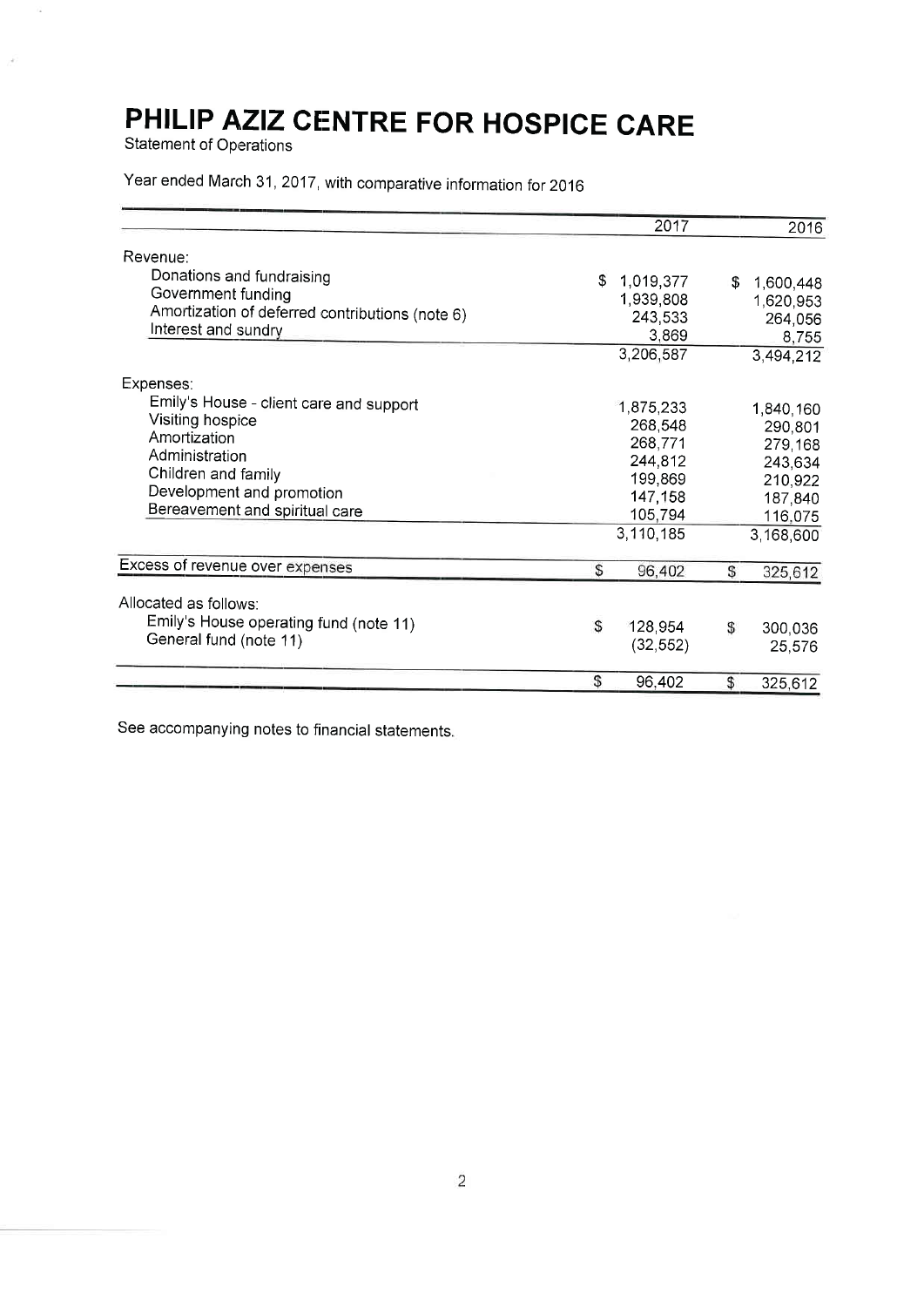Statement of Changes in Fund Balances

 $\sim$ 

|                                                 |    |                 |                                       | 2017         | 2016             |
|-------------------------------------------------|----|-----------------|---------------------------------------|--------------|------------------|
|                                                 |    | General<br>fund | Emily's<br>House<br>operating<br>fund | Total        | Total            |
| Balance, beginning of year                      | S  | 269,965         | \$<br>(212, 975)                      | \$<br>56,990 | \$<br>(268, 622) |
| Excess (deficiency) of revenue<br>over expenses |    | (32,552)        | 128,954                               | 96,402       | 325,612          |
| Balance, end of year                            | \$ | 237,413         | \$<br>(84, 021)                       | 153,392      | 56,990           |

Year ended March 31, 2017, with comparative information for 2016

See accompanying notes to financial statements.

 $\tilde{\mathcal{W}}_1$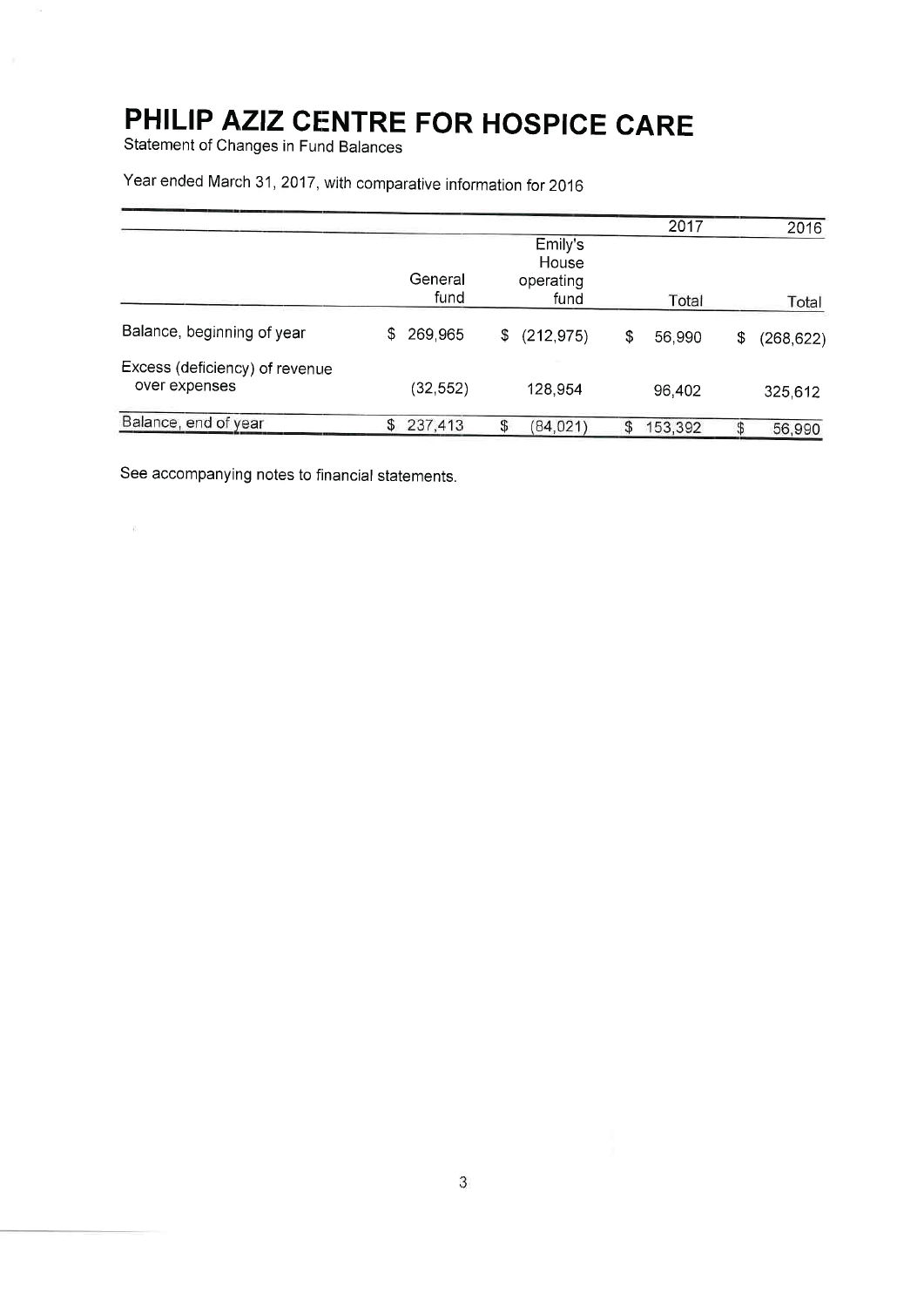Statement of Cash Flows

Y.

Year ended March 31, 2017, with comparative information for 2016

|                                               | 2017         | 2016          |
|-----------------------------------------------|--------------|---------------|
| Cash provided by (used in):                   |              |               |
| Operating activities:                         |              |               |
| Excess of revenue over expenses               | \$<br>96,402 | \$<br>325,612 |
| Items not involving cash:                     |              |               |
| Amortization                                  | 268,771      | 279,168       |
| Loss on disposal of capital assets            |              | 3,712         |
| Amortization of deferred contributions        | (243, 533)   | (264, 056)    |
| Notes payable forgiveness                     | (10,000)     | (20,000)      |
| Deferred contributions redesignated           |              |               |
| as donation revenue                           | (39, 817)    | (178, 030)    |
|                                               | 71,823       | 146,406       |
| Change in non-cash operating working capital: |              |               |
| Accounts receivable                           | 1,184        | 1,194         |
| Sales taxes refundable                        | (613)        | 2,336         |
| Accrued investment revenue                    |              | (421)         |
| Prepaid expenses, deposits and other          | (61, 787)    | 6,594         |
| Accounts payable and accrued liabilities      | 37,058       | (8, 264)      |
| Government remittances payable                | 6,200        | 22,175        |
|                                               | 53,865       | 170,020       |
| Financing activities:                         |              |               |
| Receipts of deferred contributions - general  |              | 15,000        |
| Receipts of deferred contributions            | 104,942      | 102,772       |
| Proceeds from notes payable                   |              |               |
| Repayment of notes payable                    | (112,000)    | (80, 263)     |
| Decrease in bank overdraft                    |              | (57,827)      |
|                                               | (7,058)      | (20, 318)     |
| Investing activities:                         |              |               |
| Purchase of capital assets                    |              |               |
| Proceeds from disposal of capital assets      | (55, 336)    | (101, 747)    |
|                                               |              | 1,000         |
| Decrease (increase) in short-term investment  | 32,376       | (40,000)      |
|                                               | (22,960)     | (140, 747)    |
| Increase in cash                              | 23,847       | 8,955         |
| Cash, beginning of year                       | 11,146       | 2,191         |
| Cash, end of year                             | \$<br>34,993 | \$<br>11,146  |

See accornpanying notes to financial statements.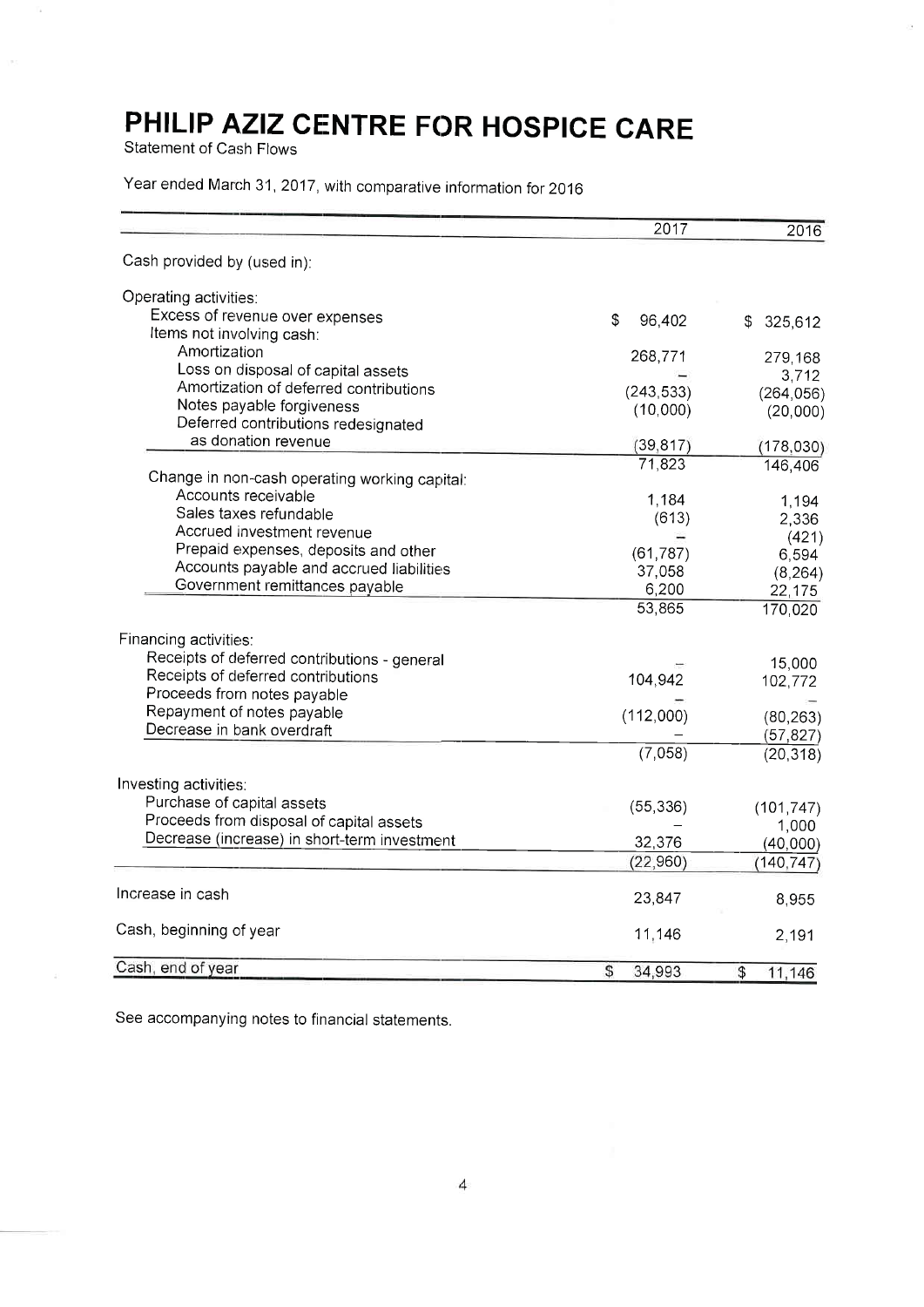Notes to Financial Statements

Year ended March 31, 2017

Philip Aziz Centre for Hospice Care (the "Hospice") is a corporation without share capital incorporated under the laws of Canada on September 8, 1992 and is a registered charity within the meaning of the lncome Tax Act (Canada) and has been granted tax-exempt status. On January 12, 2013, the Hospice receivecl a certificate of continuance under the Canada Not-for-profit Corporations Act.

The mission of the Hospice is to provide respite, practical, emotional, spiritual and bereavement support to people in the Toronto area living with life-limiting illnesses in the comfort of their own home, and at Emily's House, to optimize the quality of the lives of children and their families through the provision of integrated respite and pediatric palliative care in a home-like setting.

#### 1. Significant accounting policies:

The financial statements have been prepared by management in accordance with Canadian accounting standards for not-for-profit organizations in Part III of the Chartered Professional Accountants of Canada Handbook. The following is a summary of significant accounting policies of the Hosoice.

#### (a) Going concern assumption:

These financial statements have been prepared on a going concern basis which assumes that the Hospice will continue in operation for the foreseeable future and be able to realize its assets and discharge its liabilities and commitments in the normal course of operations. Material uncertainties exist which may cast significant doubt about the appropriateness of the use of the going concern assumption because as at March 31, 2017, current liabilities exceeded current assets.

The ability of the Hospice to continue as a going concern and to realize the carrying value of its assets and discharge its liabilities when due is dependent on the Hospice's ability to achieve revenue in excess of expenses, generate positive cash flows, settle their current liabilities and continue to receive government funding. In fiscal 2016, the Hospice was able to generate revenue in excess of expenses of \$96,402 and positive operating cash flows of \$53,865. The Hospice's ability to continue to achieve revenue in excess of expenses and generate positive cash flows from operating activities is dependent upon the Hospice obtaining increased government funding and/or increased donations. These material uncertainties may cast significant doubt about the Hospice's ability to continue as a going concern and realize its assets and pay its liabilities as they come due.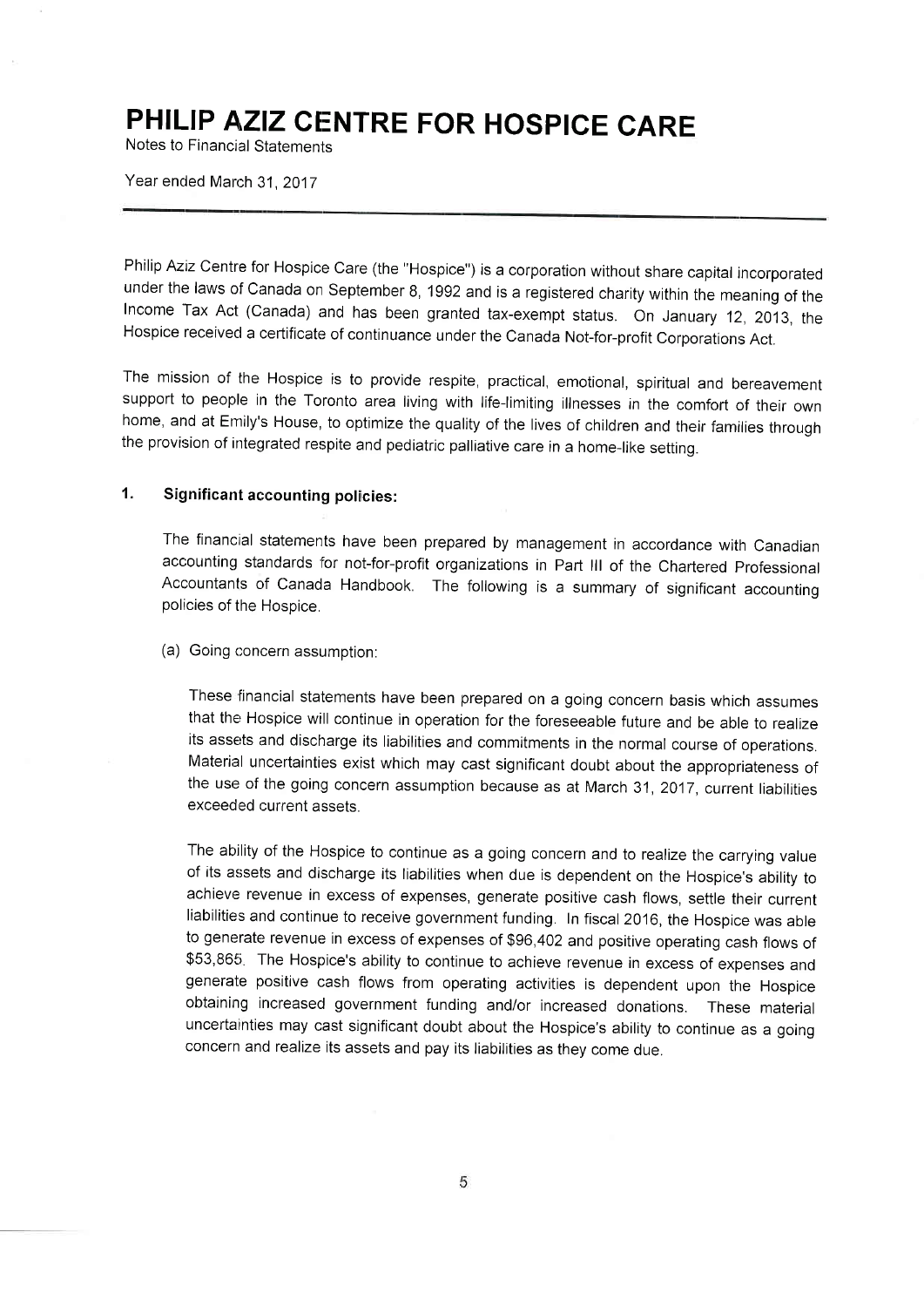Notes to Financial Statements (continued)

Year ended March 31, 2017

### 1. Significant accounting policies (continued):

The financial statements do not reflect adjustments that would be necessary if the going concern assumption were not appropriate. If the going concern basis were not appropriate for these financial statements, then adjustments would be necessary in the carrying value of assets and liabilities, the reported revenue and expenses and the balance sheet classifications usecl.

#### (b) Fund accounting:

The general fund consists of government subsidy, donations and other revenue and related expenses pertaining to the operations of the Hospice.

The Ernily's House operating fund was established to account for revenue and expenses related to the operation of Emily's House.

(c) Revenue recognition:

The Hospice follows the restricted fund method whereby externally restricted contributions are recognized in the fund corresponding to the purpose for which they were contributed. Restricfed contributions for which there is no fund are recorded in accordance with the deferral method. Restricted contributions toward the purchase of capital assets that will be amortized and for which no restricted fund exists are deferred and recognized as revenue on a straight-line basis as the amortized expense related to the acquired capital assets. Unrestricted contributions are recognized as revenue in the general fund when received or receivable.

(d) Government grants and operating subsidies

The Hospice receives funding from the Government of Ontario. Government funding related to capital expenditures is recorded as deferred capital contributions within the Emily's House operating fund, and is recognized as income over the useful life of the related asset. Government funding relating to current operations is recognized as revenue in the year received and is recorded in the general fund. Amounts received in relation to future expenses for which no fund has been established are recorded as deferred revenue in the general fund.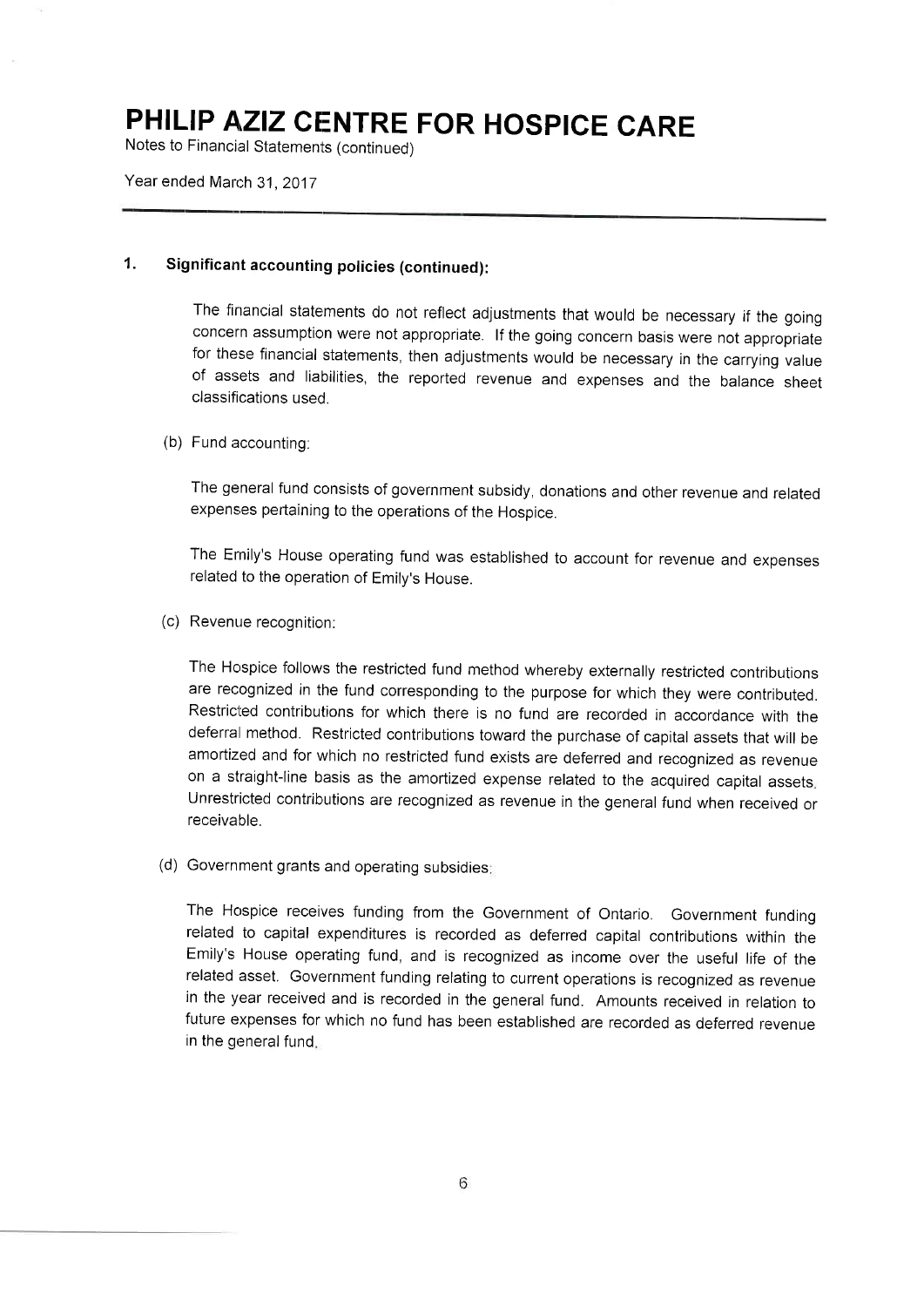Notes to Financial Statements (continued)

Year ended March 31,2017

#### Significant accounting policies (continued): 1.

(e) Capital assets:

Contributed capital assets are recorded at fair market value at the date of contribution. Purchased capital assets are recorded at cost. Amortization is provided on a straight-line basis over the estirnated useful lives of the assets as follows:

| Furniture and equipment | 1, 2, 5 or 10 years |
|-------------------------|---------------------|
| Software                | 3 vears             |
| Leasehold improvements  | 50 vears            |

(f) Contributed services:

The Hospice is dependent upon hours contributed by volunteers. Because of the difficulty in determining the fair value, contributed services are not recognized in the financial statements.

The Hospice receives contribution of materials, the fair value of which may or may not be reasonably determinable. Contributed materials are recognized as revenue when fair values can be determined.

(g) lmpairment of long-lived assets subject to amortization:

A long-lived asset subject to amoftization is tested for impairment whenever events or changes in circumstances indicate that its carrying amount may not be recoverable. An impairrnent loss is recognized when the carrying amount of the asset exceeds the sum of the undiscounted cash flows resulting from its use and eventual disposition. The impairment loss is rneasured as the amount by which the carrying amount of the long-lived asset subject to amortization exceeds its fair value.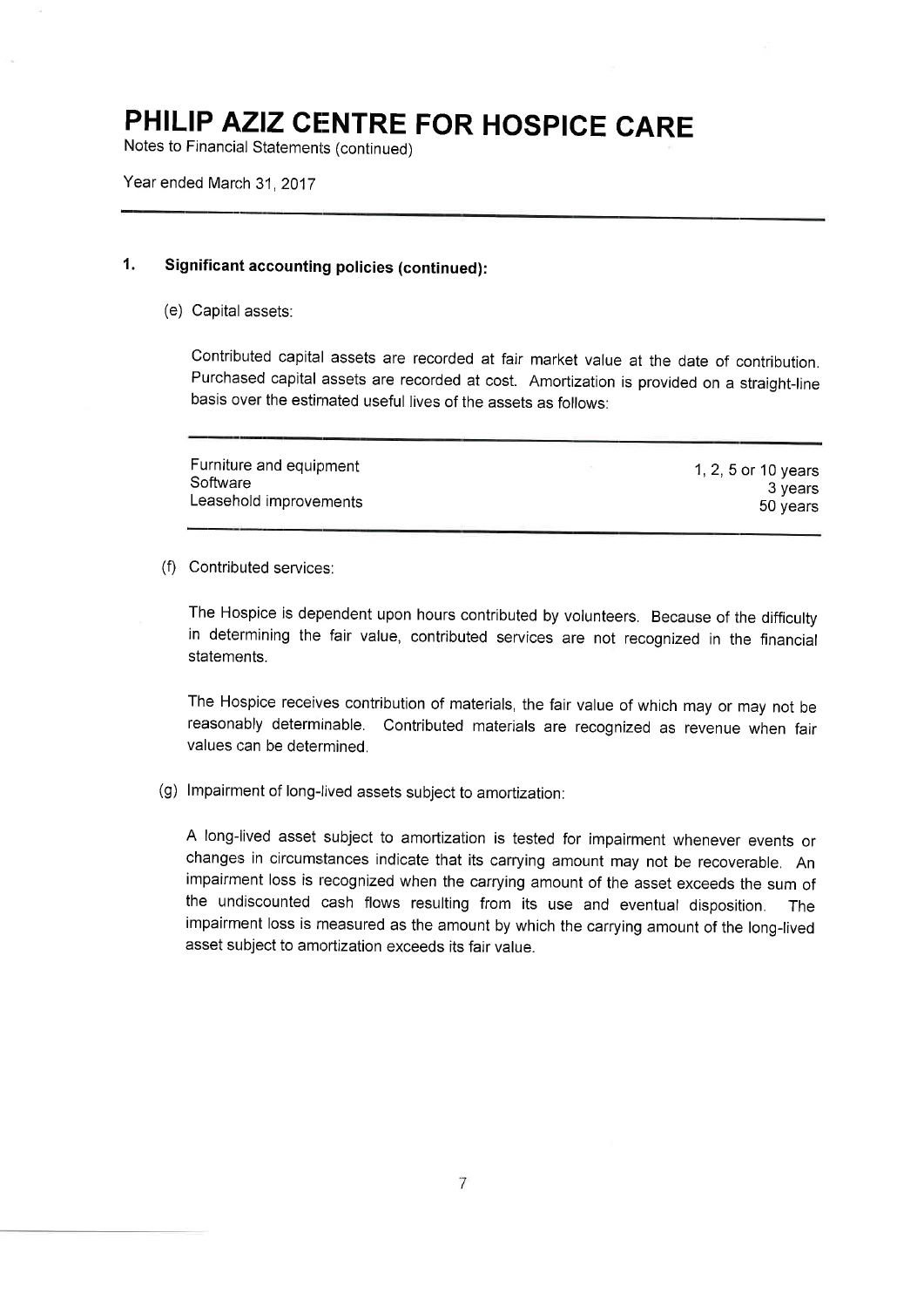Notes to Financial Statements (continued)

Year ended March 31, 2017

### 1. Significant accounting policies (continued):

(h) Use of estimates:

The preparation of financial staternents requires management to make estimates and assumptions that affect the reported amounts of assets and liabilities and disclosure of contingent assets and liabilities at the date of the financial statements and the reported amounts of revenue and expenses; during the year. Significant items subject to such estimates and assumptions include the carrying amount of capital assets. Actual results could differ from the estimates used.

#### (i) Financial instruments:

Financial instruments are recorded at fair value on initial recognition. Freestanding derivative instruments that are not in a qualifying hedging relationship and equity instruments that are quoted in an active market are subsequently measured at fair value. All other financial instruments are subsequently measured at cost or amortized cost, unless management has elected to carry the instruments at fair value. The Hospice has elected to carry any such financial instruments at fair value.

Transaction costs incurred on the acquisition of financial instruments measured subsequently at fair value are expensed as incurred. All other financial instruments are adjusted by transaction costs incurred on acquisition and financing costs. These costs are amortized using the straight-line method.

Financial assets are assessed for impairment on an annual basis at the end of the fiscal year if there are indicators of impairment. If there is an indicator of impairment, the Hospice determines if there is a significant adverse change in the expected amount or timing of future cash flows from the financial asset. If there is a significant adverse change in the expected cash flows, the carrying value of the financial asset is reduced to the highest of the present value of the expected cash flows, the amount that could be realized from selling the financial asset or the amount the Hospice expects to realize by exercising its right to any collateral. If events and circumstances reverse in a future year, an impairment loss will be reversed to the extent of the improvement, not exceeding the initial carrying value.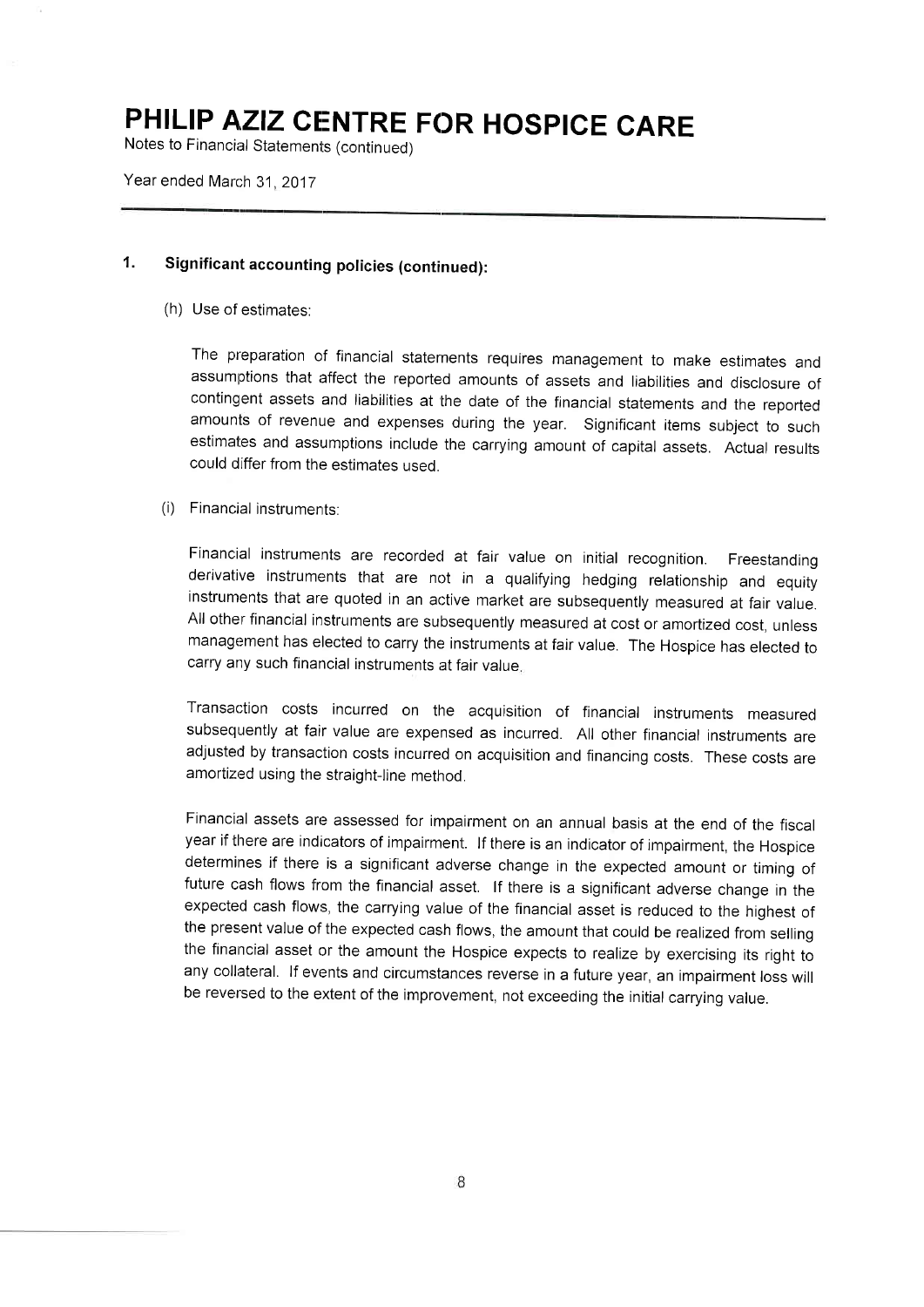Notes to Financial Statements (continued)

Year ended March 31, 2017

### 1. Significant accounting policies (continued):

(j) Allocation of expenses:

The Hospice repofts expenses based on various operating functions as disclosed in the statement of operations. Certain costs are directly attributable to each operating function, while others are common to some or all functions. The functions to which costs are allocated include visiting hospice, children and family, bereavement and spiritual care, Emily's House, development and promotion, and administration. Costs shared across functions, which consist of salaries and benefits, volunteer-related expenses and other operating expenses, are allocated on the following basis:

Salaries and benefits Volunteer-related exoenses

Other operating expenses, excluding amortization

Prorated to hours worked for each function Prorated to the estimated actual consumotion of goods and services by each function Prorated to the floor area occupied by each function

#### 2. Short-term investment:

The short-term investment is in a form of a Guaranteed Investment Certificate and matures on July 11, 2017 with interest of 0.05% and is cashable on demand. The short-term investment includes accrued interest of nil  $(2016 - $421)$ .

#### Capital assets: 3.

|                         |   |           |     |              |   | 2017      |    | 2016      |  |       |
|-------------------------|---|-----------|-----|--------------|---|-----------|----|-----------|--|-------|
|                         |   |           |     | Accumulated  |   | Net book  |    | Net book  |  |       |
|                         |   | Cost      |     | amortization |   |           |    | value     |  | value |
| Furniture and equipment | S | 795,395   | \$  | 543,463      | S | 251,932   | \$ | 350,856   |  |       |
| Software                |   | 51,447    |     | 33,772       |   | 17,675    |    | 20,793    |  |       |
| Leasehold improvements  |   | 6,753,446 |     | 545,191      |   | 6,208,255 |    | 6,319,648 |  |       |
|                         |   | 7,600,288 | \$. | 1,122,426    |   | 6,477,862 | S  | 6,691,297 |  |       |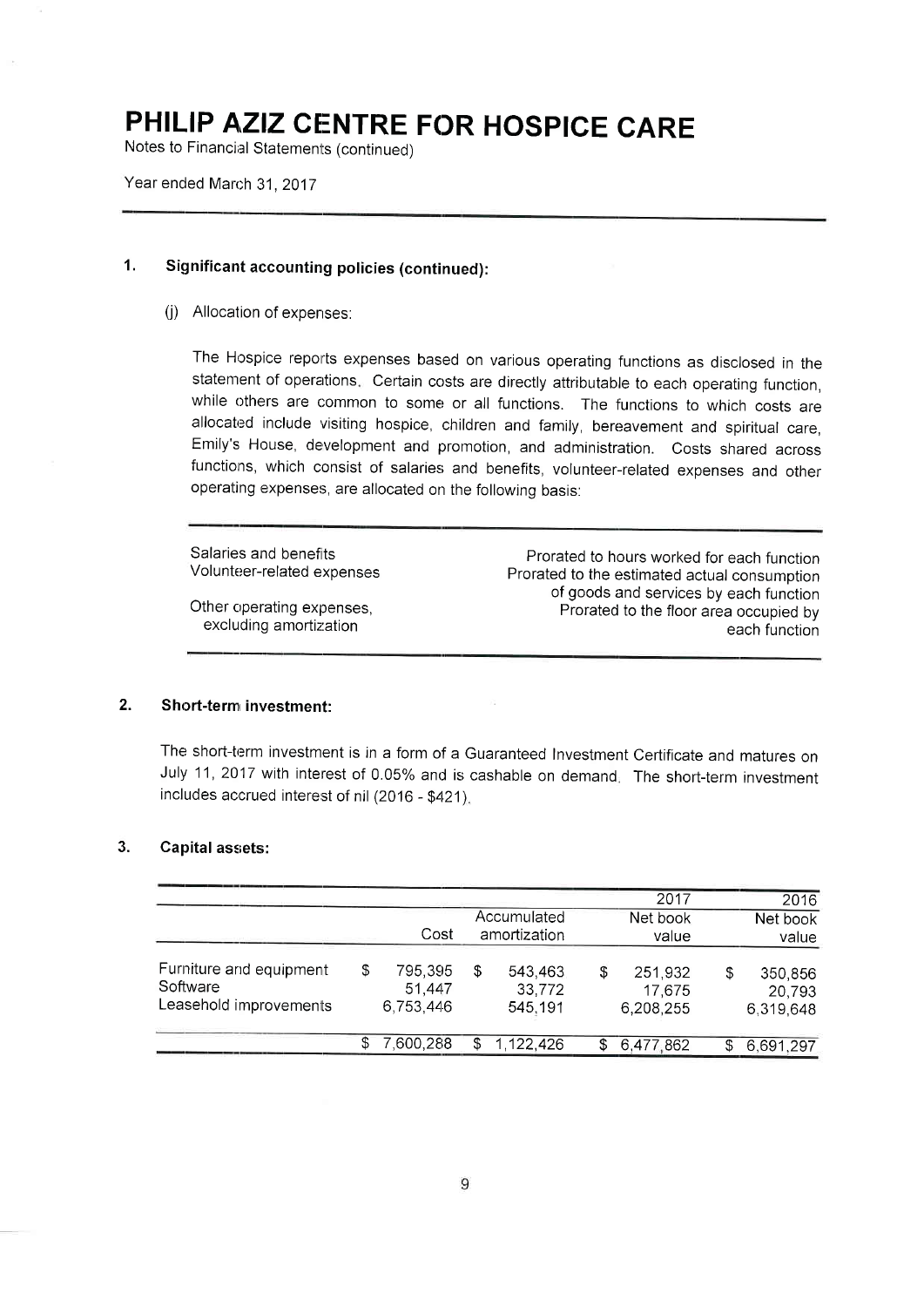Notes to Financial Statements (continued)

Year ended March 31.2012

#### $\overline{4}$ . Notes payable:

|                                                                           |   | 2017   | 2016    |
|---------------------------------------------------------------------------|---|--------|---------|
| Unsecured, due on demand including interest<br>calculated at a rate of 8% | S |        | 112,000 |
| Unsecured, due on demand, non-interest bearing                            |   | 30,000 | 40,000  |
|                                                                           |   | 30,000 | 152,000 |
| Add accrued interest                                                      |   |        |         |
|                                                                           |   | 30,000 | 152,000 |

One member of the board of directors of the Hospice has financed operations through notes payable of \$40,000 (2016 - \$172,000), of which \$10,000 (2016 - \$20,000) was forgiven by a member of the board of directors during the year, with accrued interest of nil (2016 - nil).

These transactions are measured at the exchange amount, which is the amount of consideration established and agreed to by the related parties.

#### 5. Deferred contributions - general:

Deferred contributions - general represent amounts received for future events and consist of the following:

|                                                                             | 2017                          | 2016                           |
|-----------------------------------------------------------------------------|-------------------------------|--------------------------------|
| Balance, beginning of year<br>Additions<br>Redesignated as donation revenue | 3.437<br>104.942<br>(24, 817) | 78,695<br>102,772<br>(178,030) |
| Balance, end of year                                                        | 83,562                        | 3.437                          |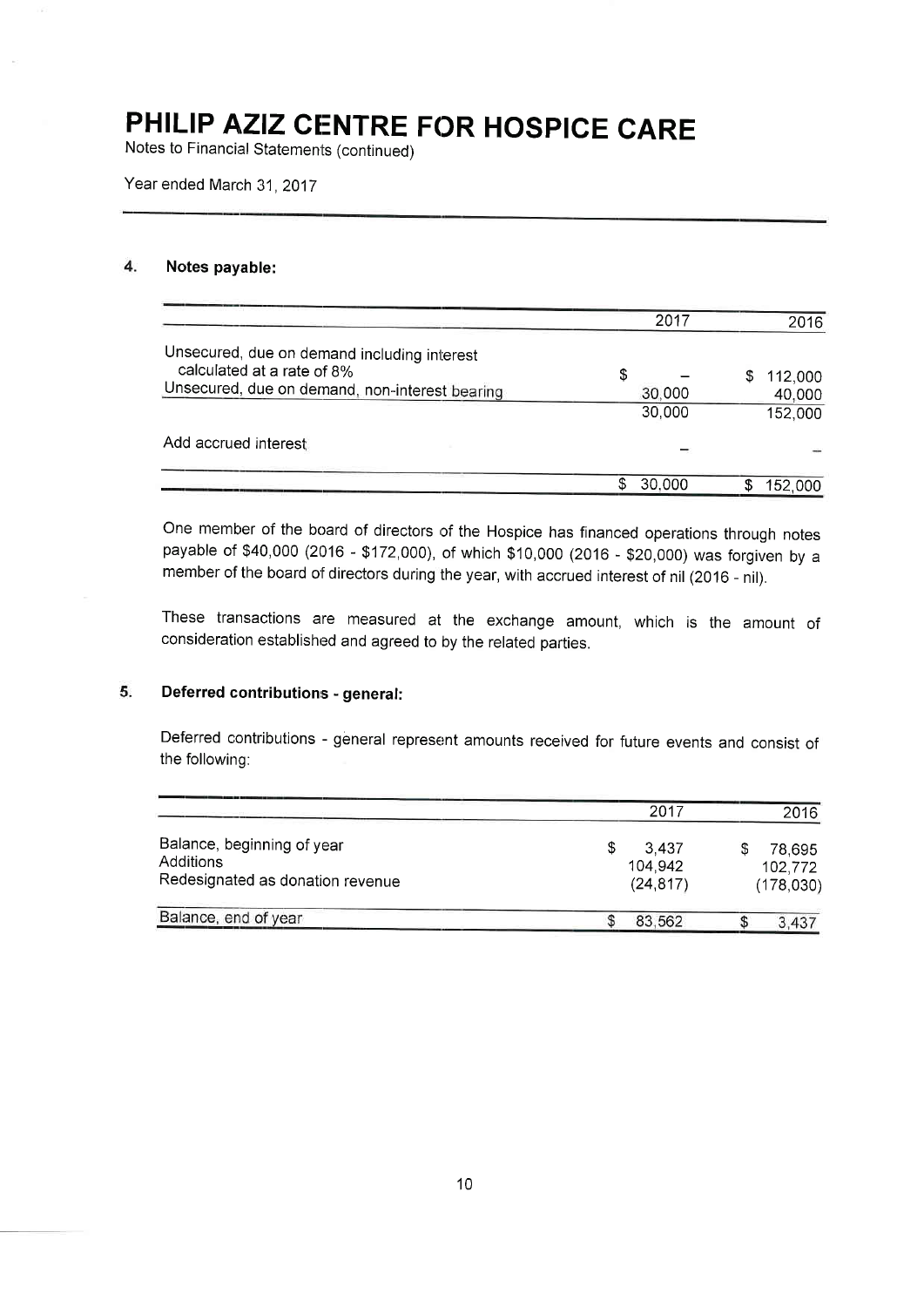Notes to Financial Statements (continued)

Year ended March 31, 2017

### 6. Deferred contributions:

Deferred contributions represent the unamortized amount of funding and contributions received for the purchase of capital assets. The amortization of deferred contributions is recorded as revenue in the statement of operations. The changes in the deferred contributions balance are as follows:

|                                                                     |   |                                       |    |           |    | 2017                   |       | 2016                |
|---------------------------------------------------------------------|---|---------------------------------------|----|-----------|----|------------------------|-------|---------------------|
|                                                                     |   | Government<br>Donations<br>assistance |    |           |    | Total                  | Total |                     |
| Balance, beginning of year<br>Additions<br>Redesignated as donation | S | 4,406,661                             | S  | 1,941,370 | S. | 6,348,031              | \$    | 6,597,087<br>15,000 |
| revenue<br>Amortized as revenue                                     |   | (15,000)<br>(165, 664)                |    | (77,869)  |    | (15,000)<br>(243, 533) |       | (264, 056)          |
| Balance, end of year                                                | S | 4,225,997                             | \$ | 1,863,501 | S  | 6,089,498              | \$    | 6,348,031           |

Unspent deferred capital contributions as at year-end were \$8,045 (2016 - \$40,000).

#### 7. Bank overdraft:

The Hospice has a revolving line of credit facility of \$300,000 available by way of business operating account overdraft. The facility is due on demand and incurs interest calculated at the prime rate plus 1.5% per annum. From November 1, 2014 to May 1, 2015, the credit limit for this facility was \$300,000. From May 1, 2015 to June 16, 2016, the credit limit for this facility was \$175,000, after which the limit increased to \$300,000. The amount outstanding under this facility at year end is nil (2016 - nil). The facility is secured by all present and after acquired personal property.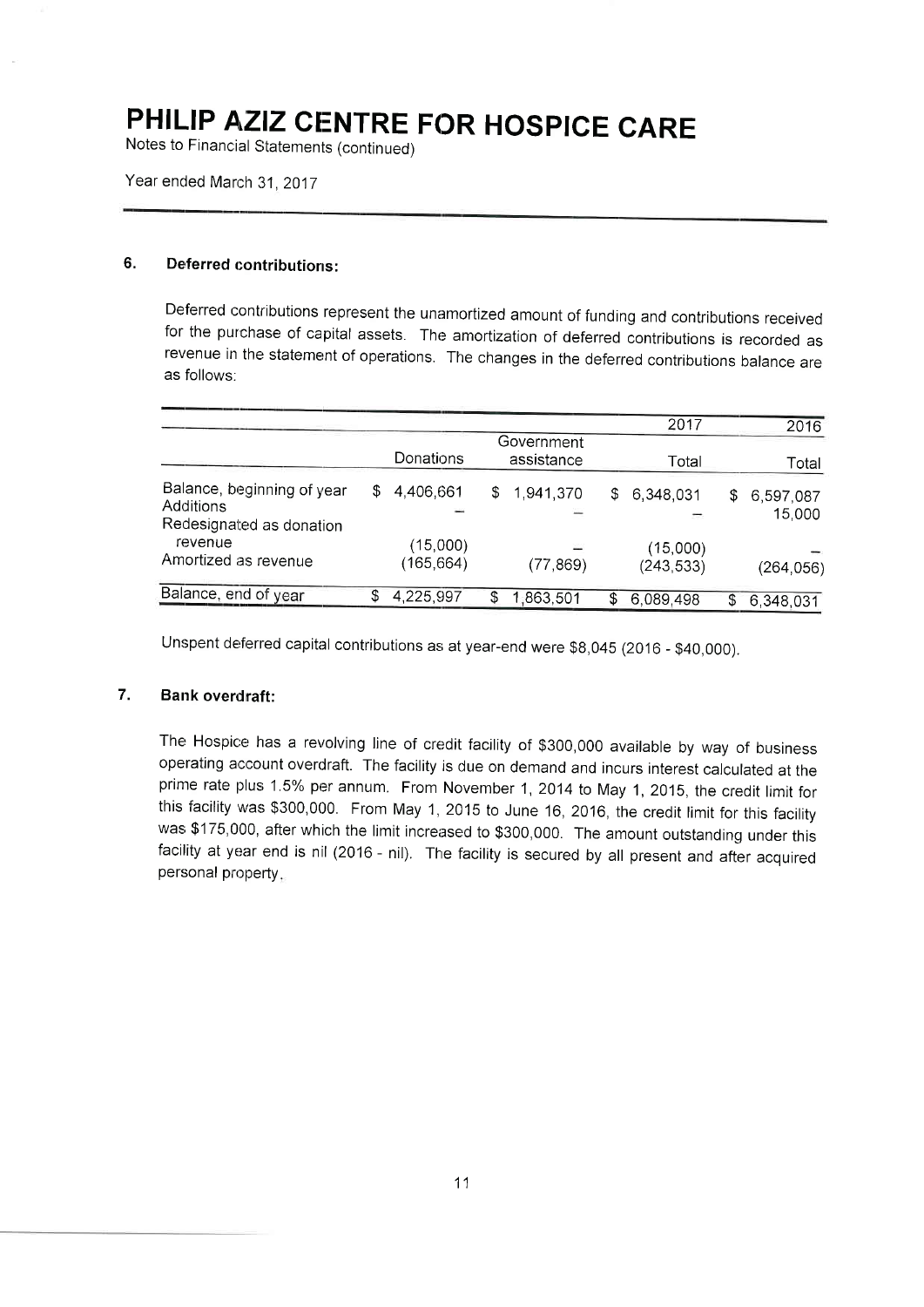Notes to Financial Statements (continued)

Year ended March 31. 2017

### 8. Financial instruments and risk management:

The Hospice is exposed to various risks through its financial instruments. The following analysis provides a measure of the Hospice's exposure to and concentrations of risk at March 31, 2017:

(a) Credit risk:

Credit risk is the risk one party to a financial instrument will cause financial loss for the other party by failing to discharge an obligation. The Hospice's main credit risks relate to its accounts receivable and sales taxes refundable. Given these items are due primarily from government agencies, management is of the opinion that the Hospice's exposure to credit risk is minimal. There has been no change in the assessment of credit risk from the prior period.

(b) Liquidity risk:

Liquidity risk is the risk the Hospice will encounter difficulty in meeting obligations associated with financial liabilities. The Hospice is exposed to this risk mainly with respect to its notes payable, accounts payable and accrued liabilities and government remittances payable. The Hospice manages this risk by managing its working capital, including ensuring any investments are cashable. In order to meet obligations, the Hospice is dependent on the ongoing generosity of donors and contributors. Management is actively pursuing sources of contributions in order to meet future obligations. There has been no change in the assessment of liquidity risk from the prior period.

(c) Market risk:

Market risk is the risk the fair value or future cash flows of a financial instrument will fluctuate because of changes in market prices. Market risk comprises three types of risk: interest rate risk, currency risk and price risk. The Hospice's exposure to currency, interest rate and price risks is minimal. There has been no change in the assessment of market risk from the prior period.

#### Economic dependency: 9.

During the year, the Hospice received the majority 72% (2016 - 59%) of its contributions from the Ontario Ministry of Health and two other donors (2016 - two).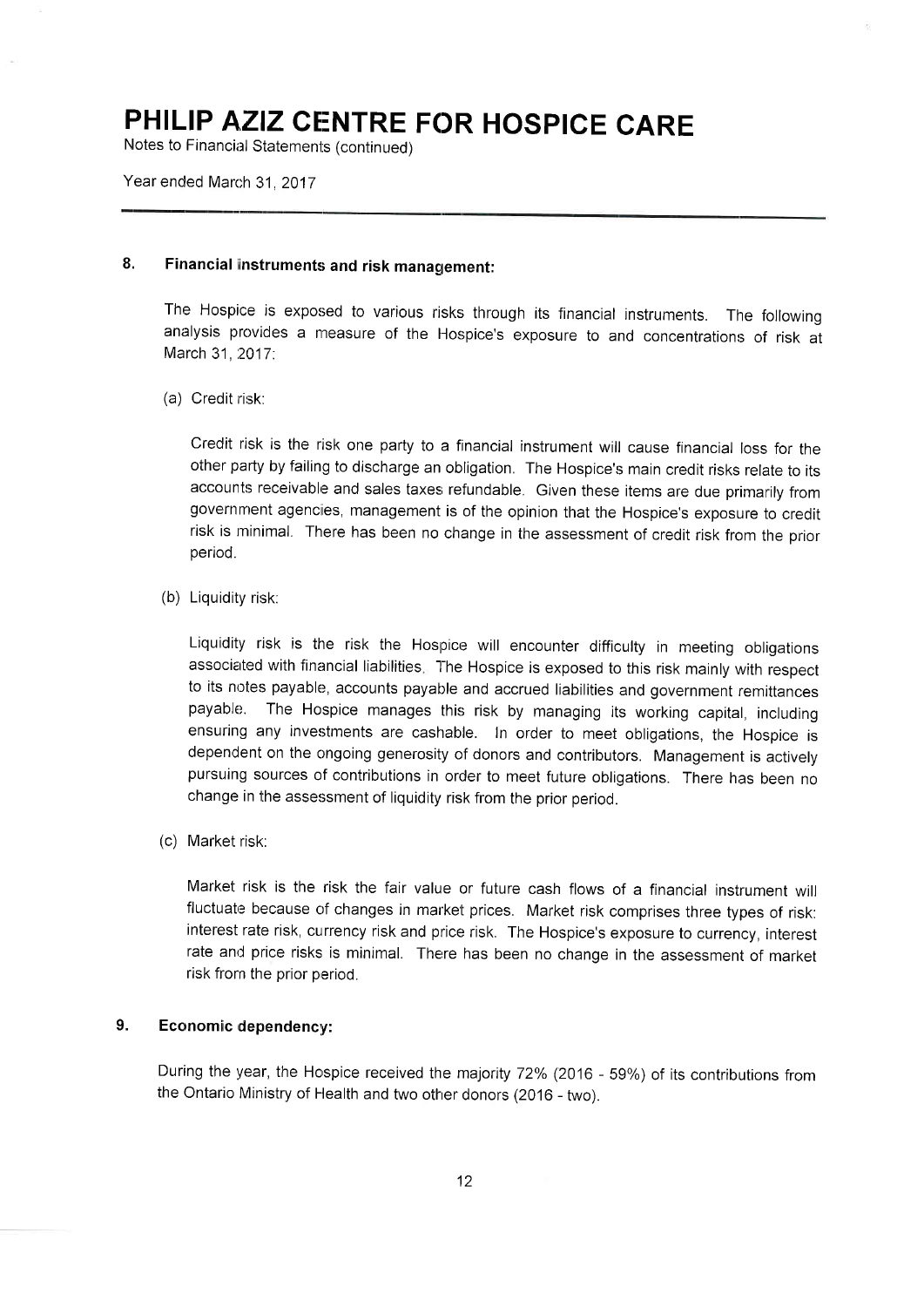Notes to Financial Statements (continued)

Year ended March 31.2017

#### 10. Commitments:

The Hospice has entered into a long-term lease with the City of Toronto for the lease of property located in the City of Toronto to be used for operations. The lease has a term of 50 years starting November 2010. The lease is for a base rent of \$1 for the term of the lease plus operating costs and taxes.

### '11. Statement of operations by fund:

| 2017                                                                                                                                                                   | Emily's House<br>operating fund                         | General<br>fund                                                        | Total                                                                                    |
|------------------------------------------------------------------------------------------------------------------------------------------------------------------------|---------------------------------------------------------|------------------------------------------------------------------------|------------------------------------------------------------------------------------------|
| Revenue:                                                                                                                                                               |                                                         |                                                                        |                                                                                          |
| Donations and fundraising<br>Government funding<br>Amortization of deferred contributions<br>Interest and sundry                                                       | \$<br>741,282<br>1,582,194<br>224,744<br>1,500          | S<br>278,095<br>357,614<br>18,789<br>2,369                             | S<br>1,019,377<br>1,939,808<br>243,533<br>3,869                                          |
|                                                                                                                                                                        | 2,549,720                                               | 656,867                                                                | 3,206,587                                                                                |
| Expenses:<br>Emily's House<br>Children and family<br>Visiting hospice<br>Bereavement and spiritual care<br>Development and promotion<br>Administration<br>Amortization | 1,875,233<br>106,092<br>192,335<br>247,106<br>2,420,766 | 199,869<br>268,548<br>105,794<br>41,066<br>52,477<br>21,665<br>689,419 | 1,875,233<br>199,869<br>268,548<br>105,794<br>147,158<br>244,812<br>268,771<br>3,110,185 |
| Excess (deficiency) of revenue                                                                                                                                         |                                                         |                                                                        |                                                                                          |
| over expenses                                                                                                                                                          | S<br>128,954                                            | (32, 552)<br>S                                                         | \$<br>96,402                                                                             |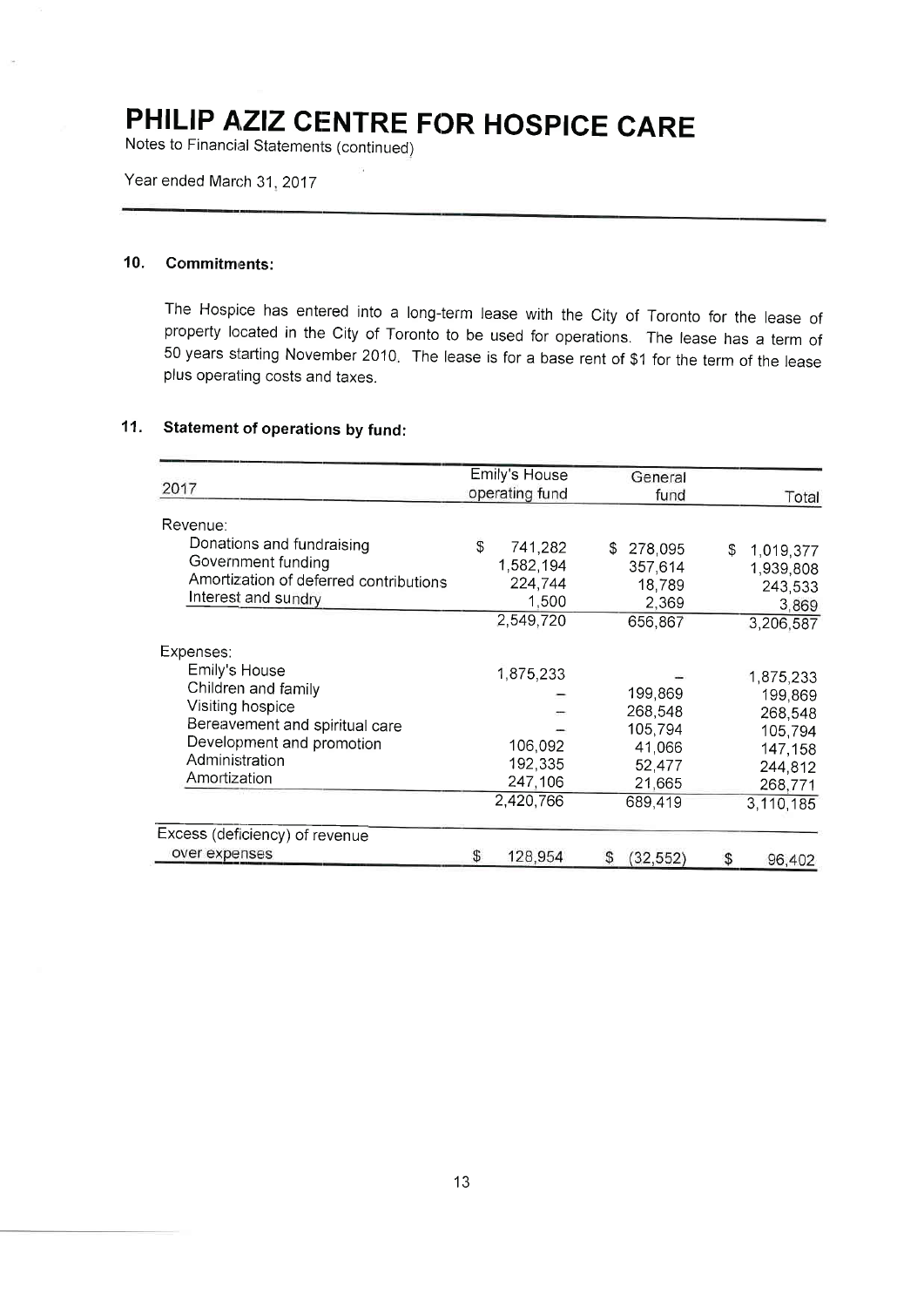Notes to Financial Statements (continued)

### 11. Statement of operations by fund (continued):

| 2016                                                                                                                                                      | Emily's House<br>operating fund                         | General<br>fund                                                        | Total                                                                                    |
|-----------------------------------------------------------------------------------------------------------------------------------------------------------|---------------------------------------------------------|------------------------------------------------------------------------|------------------------------------------------------------------------------------------|
| Revenue:                                                                                                                                                  |                                                         |                                                                        |                                                                                          |
| Donations and fundraising<br>Government funding<br>Amortization of deferred contributions<br>Interest and sundry                                          | \$<br>1,272,525<br>1,209,019<br>238,757<br>92           | \$.<br>327,923<br>411,934<br>25,299<br>8,663                           | \$<br>1,600,448<br>1,620,953<br>264,056<br>8,755                                         |
|                                                                                                                                                           | 2,720,393                                               | 773,819                                                                | 3,494,212                                                                                |
| Expenses:                                                                                                                                                 |                                                         |                                                                        |                                                                                          |
| Emily's House<br>Children and family<br>Visiting hospice<br>Bereavement and spiritual care<br>Development and promotion<br>Administration<br>Amortization | 1,840,160<br>139,886<br>187,931<br>252,380<br>2,420,357 | 210,922<br>290,801<br>116,075<br>47,954<br>55,703<br>26,788<br>748,243 | 1,840,160<br>210,922<br>290,801<br>116,075<br>187,840<br>243,634<br>279,168<br>3,168,600 |
| Excess of revenue over expenses                                                                                                                           | \$<br>300,036                                           | \$<br>25,576                                                           | \$<br>325,612                                                                            |

### 12. Allocation of expenses:

Salaries and benefits, volunteer-related expenses, and other operating expenses were allocated as follows:

| 2017                                                                                  |    | <b>Salaries</b><br>and<br>benefits | Volunteer-<br>related<br>expenses | Other<br>operating<br>expenses    | Total                                 |
|---------------------------------------------------------------------------------------|----|------------------------------------|-----------------------------------|-----------------------------------|---------------------------------------|
| Emily's House<br>Children and family<br>Visiting hospice<br>Bereavement and spiritual | S. | 1,571,476<br>154,497<br>199,786    | \$<br>1.009<br>47,148             | \$<br>303,757<br>44,363<br>21,614 | \$<br>1,875,233<br>199,869<br>268,548 |
| care<br>Development and promotion<br>Administration                                   |    | 88,092<br>95,238<br>177,604        | 225<br>451                        | 17,702<br>51,695<br>66.757        | 105,794<br>147,158<br>244,812         |
|                                                                                       | S  | 2,286,693                          | \$<br>48,833                      | \$<br>505,888                     | \$<br>2,841,414                       |